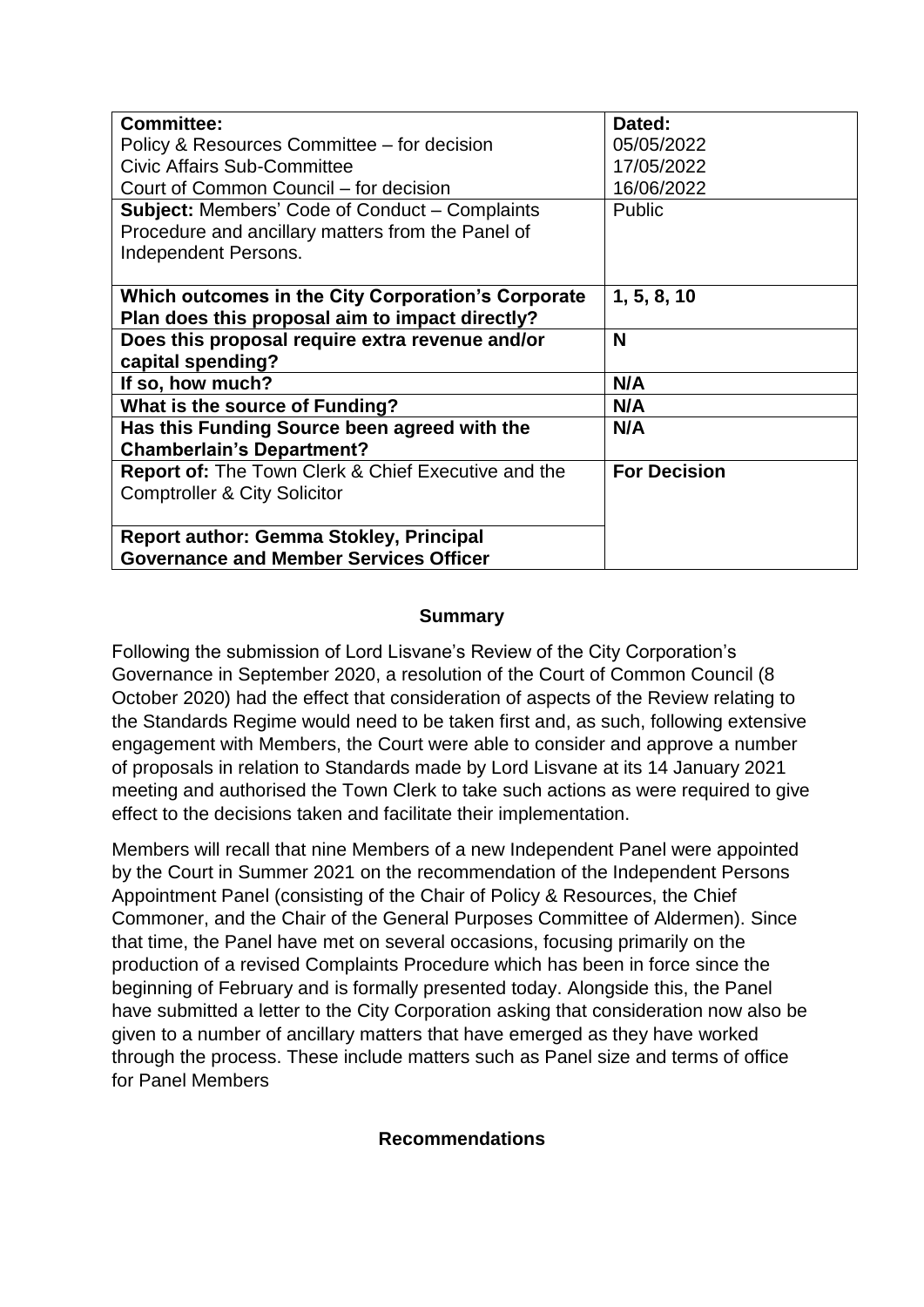Members are asked to:

- 1. Note the new Complaints Procedure as set out in Appendix One.
- 2. Note the proposed Terms of Reference for the Panel as set out in Appendix Two.
- 3. Give consideration to the ancillary matters raised by the Panel in their letter to the City Corporation at Appendix Three and decide how best to proceed on these ahead of making recommendations thereon to the Court of Common Council.
- 4. Consider how best Common Councillors might be appointed to assist the Panel at the Appeal stage of any complaints by advising on contextual matters and make recommendations thereon to the Court of Common Council.

# **Main Report**

# **Background**

# *Creation of an Independent Panel*

- 1. Lord Lisvane's recommendations pertaining to Standards included a recommendation "*that the Corporation should set up an Independent Panel composed only of independent persons, and charge that Panel with:*
	- *receiving allegations of misconduct referred to it by the Monitoring Officer;*
	- *deciding whether any allegation should be investigated;*
	- *on the basis of the allegation, determining whether there has been a breach of the code of Conduct;*
	- *reporting that determination, together with a full report of the facts, to the Court for endorsement;*
	- *hearing any appeal (the appeal function will of course need to be separated rigorously from the assessment and determination function)*
	- *after determination, and appeal if necessary, recommending an appropriate sanction, giving reasons, as necessary."*

## *Process*

- 2. The Court of Common Council, at its 14 January 2021 meeting, endorsed this proposal as well as the adoption of Lisvane's recommendations in the form of a three-stage process, to be operated by the Independent Panel:
	- The first stage to be a more informal / conciliatory nature, seeking to resolve swiftly those issues which might be addressed through dispute resolution or a conversation and apology (with external dispute resolution advice to be made available to the Panel as it deems appropriate and a suitable protocol produced for such stage to be produced).
	- The second stage to then be the formal Hearing process, utilising the Independent Panel, as outlined by Lisvane (i.e. determination of investigation and breach and reporting to the Court of Common Council for endorsement).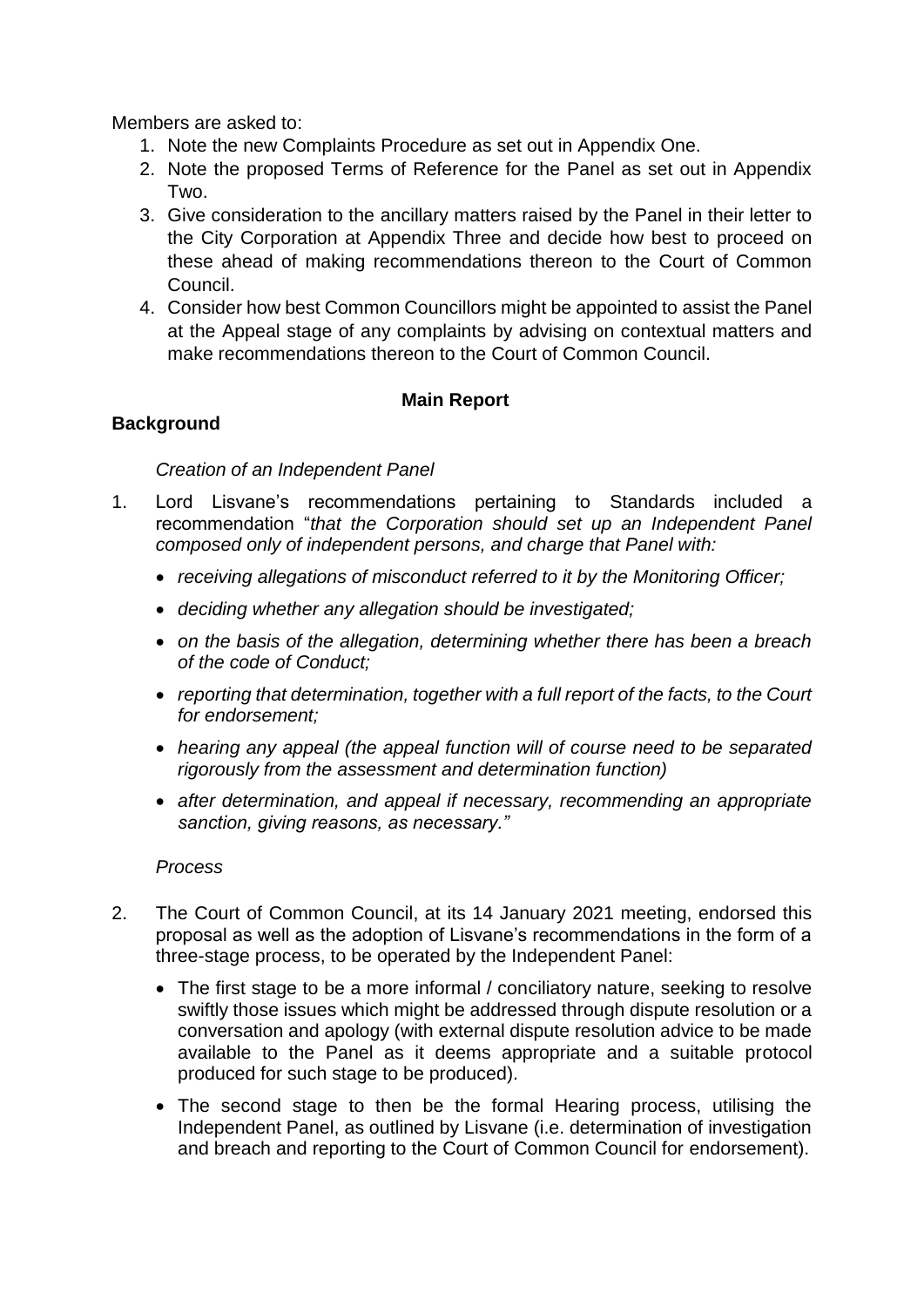• The third stage to be the Appeal stage, the Panel for which should also include a minority of Members of the Court of Common Council, to help provide any relevant internal context.

It was decided that the Panel should be supported by the Comptroller & City Solicitor, as the Monitoring Officer, including in respect of the production of rules and procedures as time progresses, with clerking or administrative support also provided by the Town Clerk's department in the usual way.

## *Composition*

3. The Court also agreed with Lisvane's comments in relation to the need for a membership of sufficient size, to ensure that the sub-panels at the hearing and appeal stages could be comprised of entirely different Panel Members, although drawn from the same overall pool and directed that a panel of nine individuals, ought to be secured, utilising staggered terms to provide for both continuity and turnover.

# *Progress*

4. Nine Independent Persons were appointed by the Court of Common Council in Summer 2021. Since this time, the Panel have met on several occasions, supported by the Town Clerk and the Comptroller and City Solicitor as Monitoring Officer, to work up a new, fit for purpose, Complaints Procedure that is presented today ahead of its formal submission to the Court of Common Council. Alongside this process, several matters such as the size of the Panel and Terms of Office for Panel Members have arisen. These are set out within a letter to the Assistant Town Clerk (see Appendix Two) and your views on these matters are now therefore also sought.

## **Complaints Procedure and Independent Panel Terms of Reference**

The Members' Code of Conduct Complaints Procedure now in operation is presented attached at Appendix One, alongside the proposed Terms of Reference for the Panel of Independent Persons (Appendix Two). The Terms of Reference stipulate that the Panel will commit to the publication of an Annual Report – it is proposed that this be produced at the end of each municipal year beginning in 2023 and its purpose will be to summarise the number and type of complaints heard in that period. We can report that, to date, the Panel have held two Assessment Sub-Panel meetings, each of these considering two separate complaints (so four complaints in total) and that the first Hearing Sub-Panel meeting is scheduled for mid-May.

The Panel have already elected their Chair for the ensuing year – Amanda Orchard, and their Deputy Chair Gary Rogers.

## **Ancillary Matters**

As the Panel have worked through the process of producing a new Complaints Procedure, a number of issues have arisen, it was therefore considered opportune to ask Members to now consider these alongside the new Procedure which helps to contextualise these. These matters are detailed in a letter from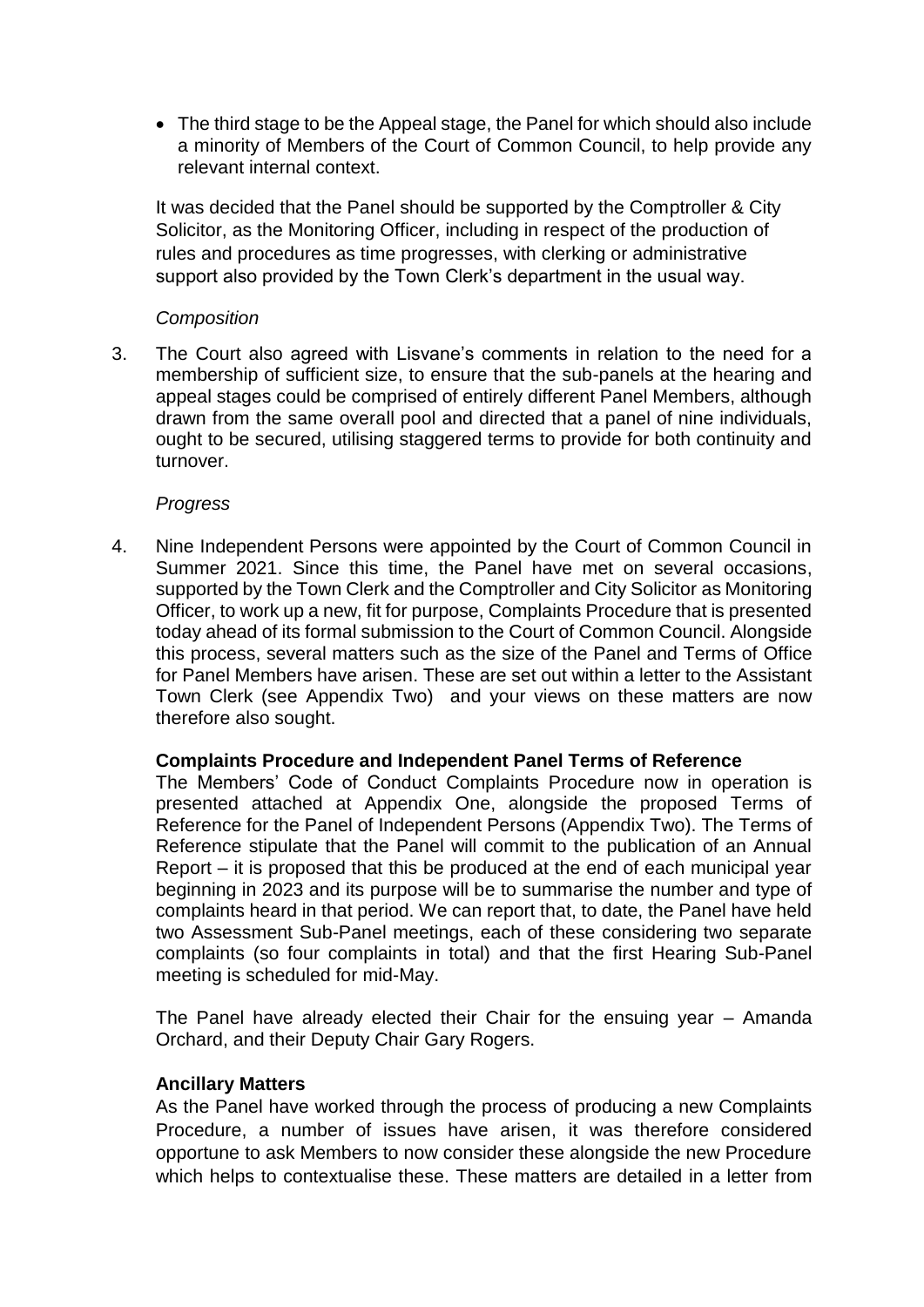the Panel to the City Corporation (attached at Appendix Three) and your views on each of these are now sought.

#### *Panel Size*

Given that the Panel are proposing a three-tier process for dealing with complaints, as advised by Lord Lisvane and supported by the Court of Common Council, they are of the view that the size of the Panel should be increased from nine to twelve in total. The reasoning behind this is explained in more detail within their letter to the Town Clerk at Appendix Three. However, to summarise, the Complaints Procedure stipulates that no Independent Person may sit on more than one sub-panel in relation to the same complaint and, essentially, a larger Panel is therefore felt necessary in order to allow for illness or other nonavailability of a panel member or for instances where a panel member may need to recuse themselves for any other reason. A Subject Member is also entitled to consult with one of the Independent Persons, taking the total required on the Panel to at least ten. *Should Members be supportive of this proposal, a recommendation thereon would need to be put to the Court of Common Council with the Town Clerk instructed to re-constitute the Independent Persons Appointment Panel (consisting of the Chair of Policy & Resources, the Chief Commoner, and the Chair of the General Purposes Committee of Aldermen) to progress a further round of recruitment to appoint additional Panel Members. The Panel ask that consideration also be given to one of their number joining the Appointment Panel on this occasion so that they might feed into the advertisement and recruitment process, helping to identify any current gaps in terms of skills sets.* 

## *Panel Terms of Office*

Given that a large part of their first year in office has been dedicated to working up a new Complaints Procedure and that their first experience of considering complaints under this new procedure only came in February 2022, the Panel are requesting that terms of Office for the nine Independent Persons already in post be extended by one year to allow them to begin to oversee the operation of this and have adequate time to reflect upon and share any lessons learned. Thereafter, it is recognised that Panel members will be appointed on staggered terms and with a fixed term of office of two years, renewable twice, as approved by the Court and in order to ensure a regular turnover of Panel membership. *Members views are now also sought on this proposal so that a recommendation thereon may be presented to the Court of Common Council.*

## *Panel Member Training*

The Panel noted that the Lisvane Report recommended that Members appointed to a Committee should, as a matter of best practice, undertake certain professional training in diversity. The recommendation was essentially for Members to undertake the same mandatory learning as Officers.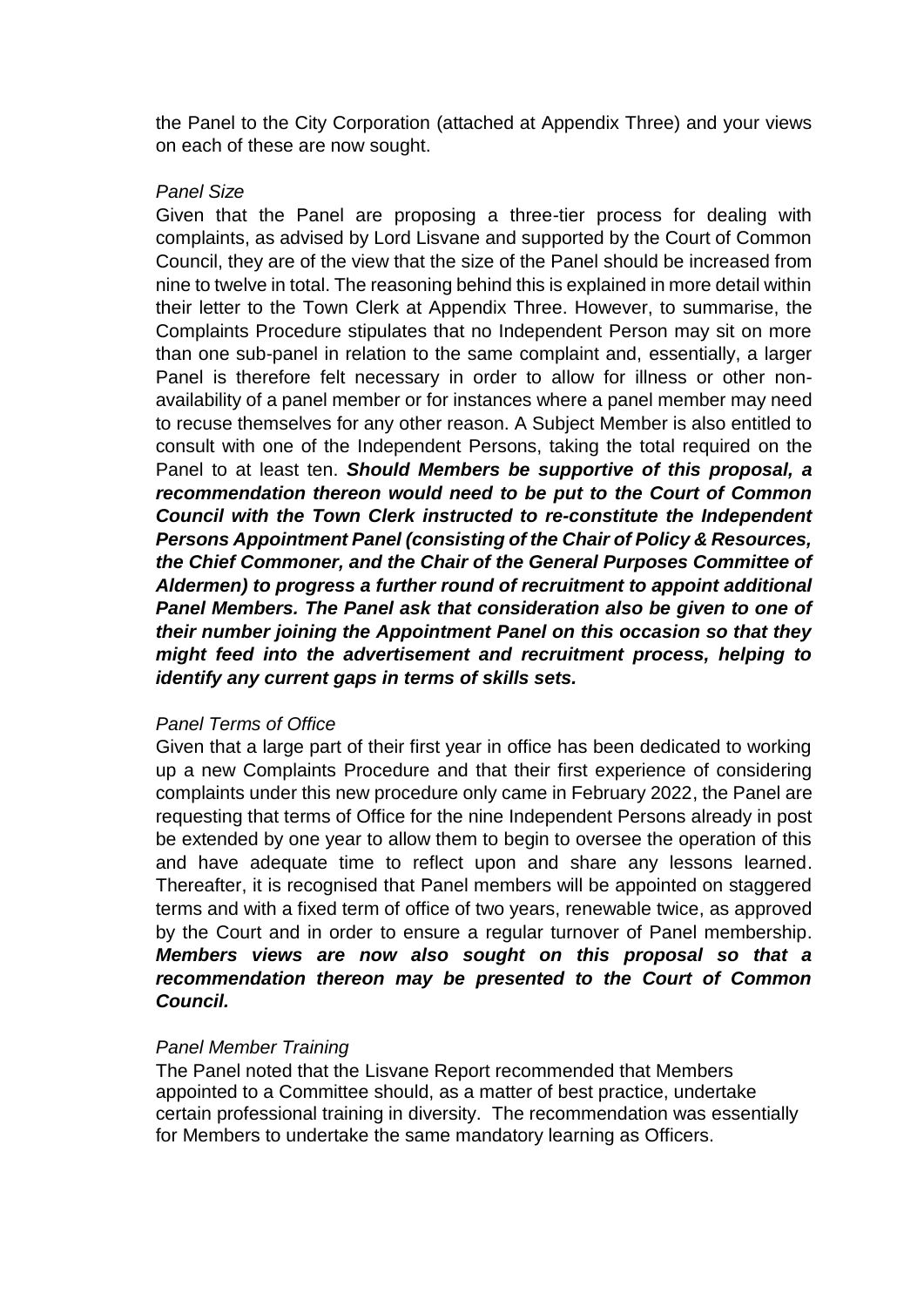The Panel have indicated that they would also welcome the opportunity to support the Corporation in role modelling best practice in respect of undertaking professional training in matters such as diversity. In keeping with the spirit of the Lisvane Report, the Panel consider it would therefore be appropriate for all Independent Persons to at least have the opportunity to undertake such training and for this to be periodically refreshed.

# *It is hoped that Members will be supportive of this request and that the necessary arrangements for such training can be actioned by the Town Clerk in consultation with Corporate HR thereafter.*

## *Former Panel Members as Consultees*

Whilst not an immediate priority, the Panel are of the view that it may, in due course, be advisable to have a secondary "panel" of former Independent Persons who would be available for consultation by the subject Member of any complaint as to the working, procedures and processes of the panel. *We are hopeful that Members will be supportive of the introduction of this process and agree that this would be valuable so that a system whereby those standing down from the Panel may still be called upon for this purpose.* 

#### **Appeal Procedure**

When initially considering the Lord Lisvane recommendations pertaining to Standards, the Court directed that the Panel for Appeal should also include 'a minority of Members of the Court of Common Council, to help provide any relevant internal context'. However, no further direction was provided as to how many elected Members should be called upon and how they were to be selected for this purpose.

You will note that paragraph 6 of the new Complaints Procedure recognises the need for the Appeal Panel to be assisted by an elected member, appointed by the Town Clerk, to advise on contextual matters. *However, further consideration should now be given by Members as to how they wish to operate a process for the appointment of Members to the Appeal stage of*  any complaint. One option would be to delegate the appointment of Members to the Town Clerk, in consultation with the Chair of the Independent Panel, another would be for the Court to elect a body of Members for this purpose annually and for a number of these to be selected by rota whenever an Appeal arises.

# *Again, any recommendation on this matter will need to be put to the Court of Common Council for formal adoption.*

## **Conclusion**

Members are asked to note the new Members' Code of Conduct Complaints Procedure now in operation as set out in Appendix One and the Panel's Terms of Reference. They are also requested to now provide some direction as to the